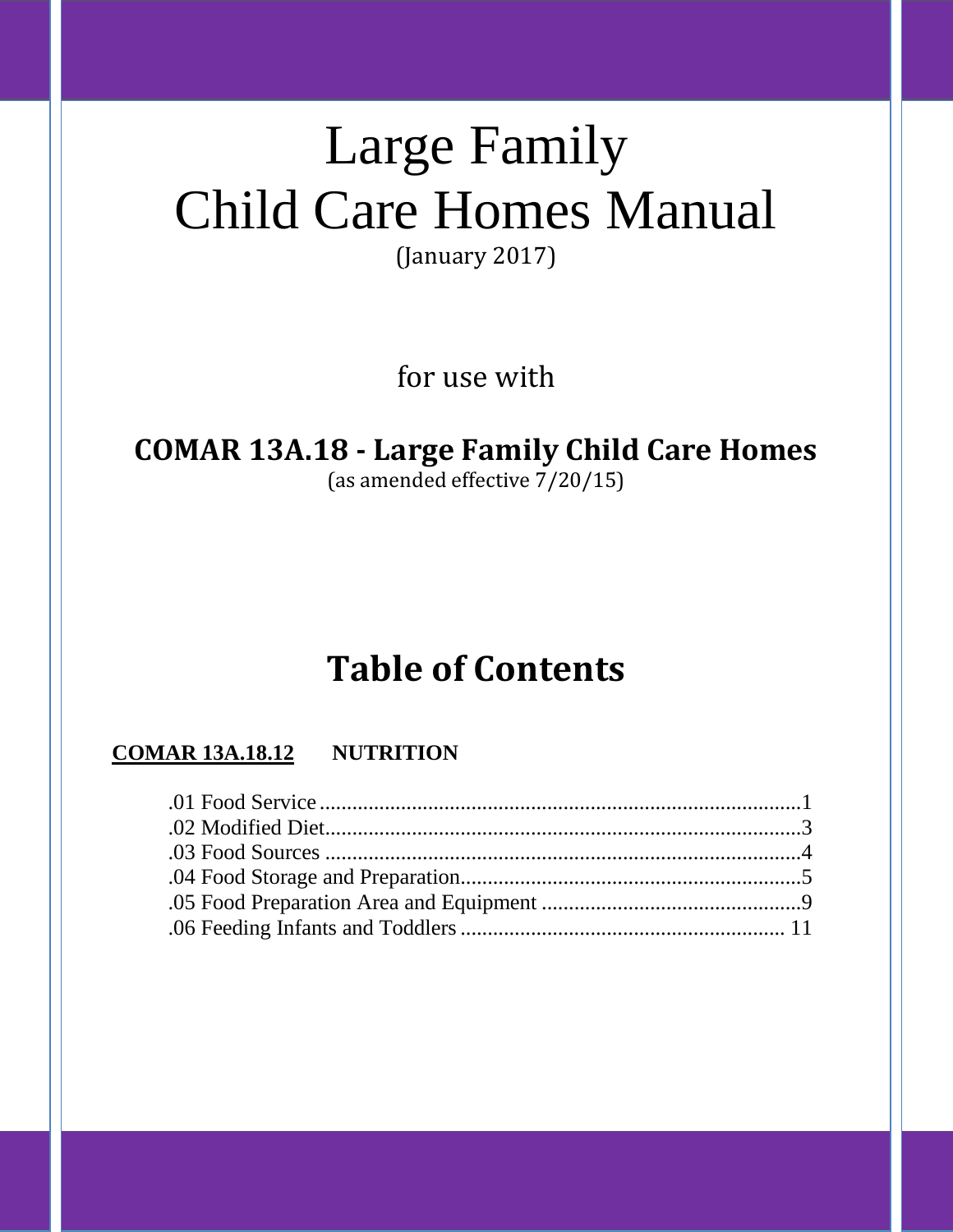**.01 Food Service.**

A. **Food and beverages that are furnished by a provider for meals or snacks, or both, shall comply with the guidelines of the Child and Adult Care Food Program of the U.S. Department of Agriculture, as indicated on a chart supplied by the office.**

*INTENT: Each child in care needs adequate nutrition for proper growth and development. To help ensure that this occurs, all meals and snacks furnished by the facility must meet specified nutritional guidelines for the child's age.*

*INSPECTION REPORT ITEM: "Food Service"*

*COMPLIANCE CRITERIA: Each meal and snack furnished by the facility to a child meets the guidelines of the Child and Adult Care Food Program (CACFP) for the child's age.*

#### *ASSESSMENT METHOD:*

- *Observe the items and amounts served at mealtime or snack time to determine if they meet CACFP guidelines.*
- *If observation is not possible, review the facility's current menu and interview staff as necessary to determine the contents of meals and snacks served.*

*Note: Refer to the "USDA/CACFP Child Care Meal Pattern Guidelines", for meal and snack portion sizes of various food groups recommended by the CACFP for various age groups.*

- B. **For children in care, the provider shall furnish:**
	- (1) **All beverages, including beverages for meals and snacks; and**
	- (2) **Milk with all meals.**
- C. **A beverage furnished by the provider may not contain an added sweetener or caffeine, except for:**
	- (1) **Infant formula; or**
	- (2) **A beverage prescribed for a child by a health care provider.**

*Note for (C) above: This regulation does not apply to beverages supplied by parents.*

- D. **If the child is:**
	- (1) **Younger than 2 years old, milk furnished to the child shall be supplied or approved by the child's parent; or**
	- (2) **2 years old or older, milk furnished to the child by the provider shall be 1% fat milk or nonfat milk, unless otherwise ordered by a health care provider or requested by the child's parent.**
- E. **The provider may arrange with the child's parent to furnish milk of a type that is different from the milk ordinarily furnished by the provider.**
- F. **Except during approved hours of overnight care, a provider shall serve meals and snacks at intervals of not more than 3 hours according to the following schedule:**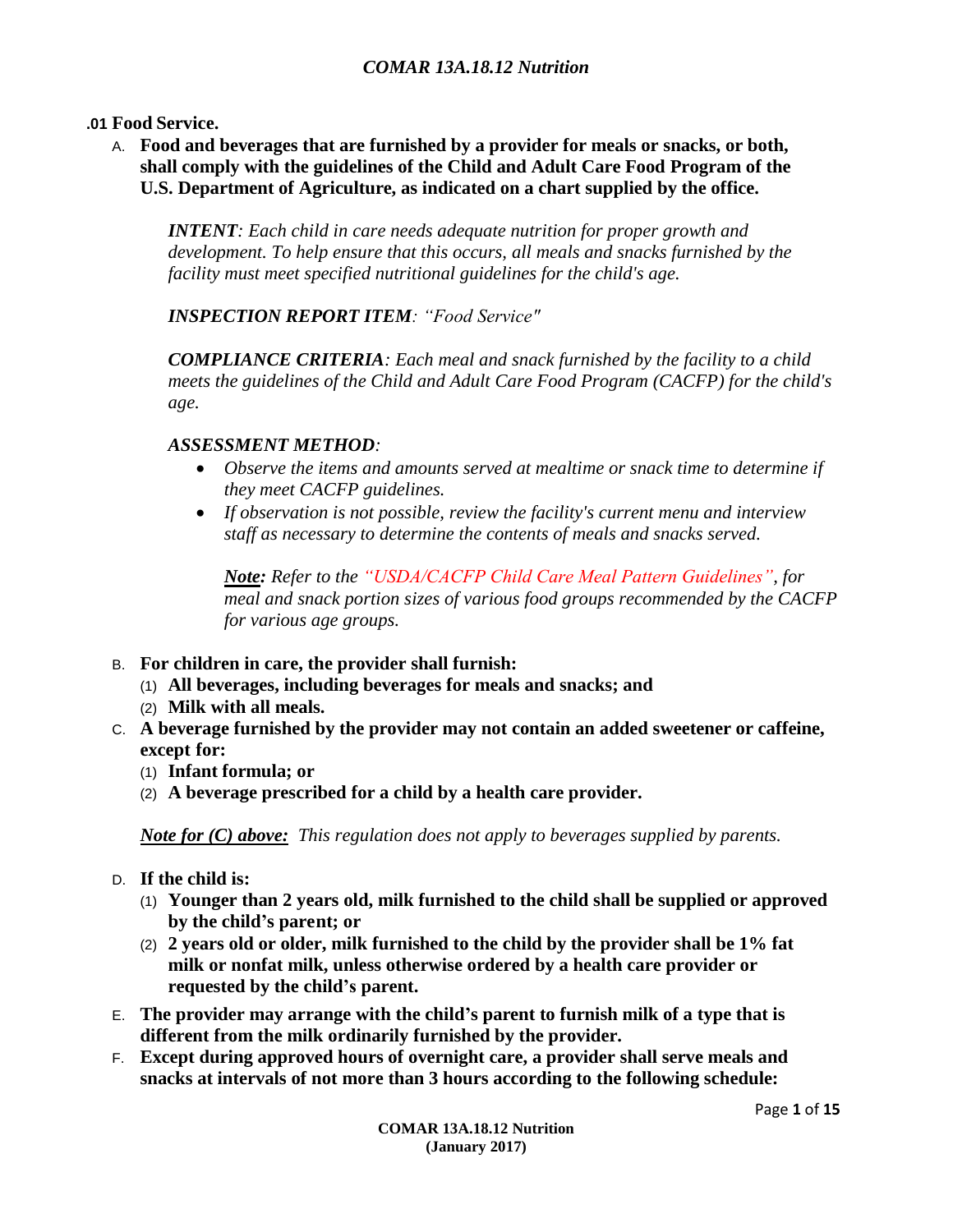| If a child is at a child care home for: | The child shall receive at least:           |
|-----------------------------------------|---------------------------------------------|
| Less than 4 consecutive hours           | 1 snack                                     |
| 4 to 7 consecutive hours                | 1 meal and 1 snack                          |
| 7 to 11 consecutive hours               | 1 meal and 2 snacks or 2 meals and 1 snack  |
| 11 to 14 consecutive hours              | 2 meals and 2 snacks or 3 meals and 1 snack |

*INTENT: Growing children burn a lot of energy, so their energy levels must constantly be restored through frequent meals and snacks.*

*INSPECTION REPORT ITEM: "Nutrition and Food Served"*

*COMPLIANCE CRITERIA: Each child receives the appropriate number of meal(s) and/or snack(s) based on the length of a child's daily attendance.*

*ASSESSMENT METHOD: Review child attendance records to determine how long children are in care daily, and cross-reference those records with the Provider's meal/snack schedule to determine if children are getting the appropriate number of meals and/or snacks.*

#### G. **If a provider chooses not to provide meals, the provider shall make arrangements with the parent of each child to provide food for meals.**

*INTENT: While a child is in attendance, the Provider is responsible for the child's appropriate nutrition. Part of this responsibility is making sure that the child receives foods that meet USDA/CACFP (United States Department of Agriculture/Child and Adult Care Food Program) guidelines. This responsibility is met by either providing the foods that meet the USDA/CACFP guidelines, or encouraging the parent to provide those meals.*

*INSPECTION REPORT ITEM: "Nutrition and Food Served"*

*COMPLIANCE CRITERIA: For each child, meals are provided by either the Provider or the parent.*

*ASSESSMENT METHOD: If the facility does not provide meals:*

- *Interview Provider to determine if and how children are fed while in attendance, and*
- *If available, review Provider contracts or service agreements with parents to determine if arrangements have been made for parents to provide meals.*
- H. **A provider shall keep a supply of nutritious food on hand in order to provide food to a child whose parent has not supplied:**
	- **(1) Food for meals or snacks; or**
	- **(2) Sufficient food to meet the standards of the Child and Adult Care Food Program**

Page **2** of **15**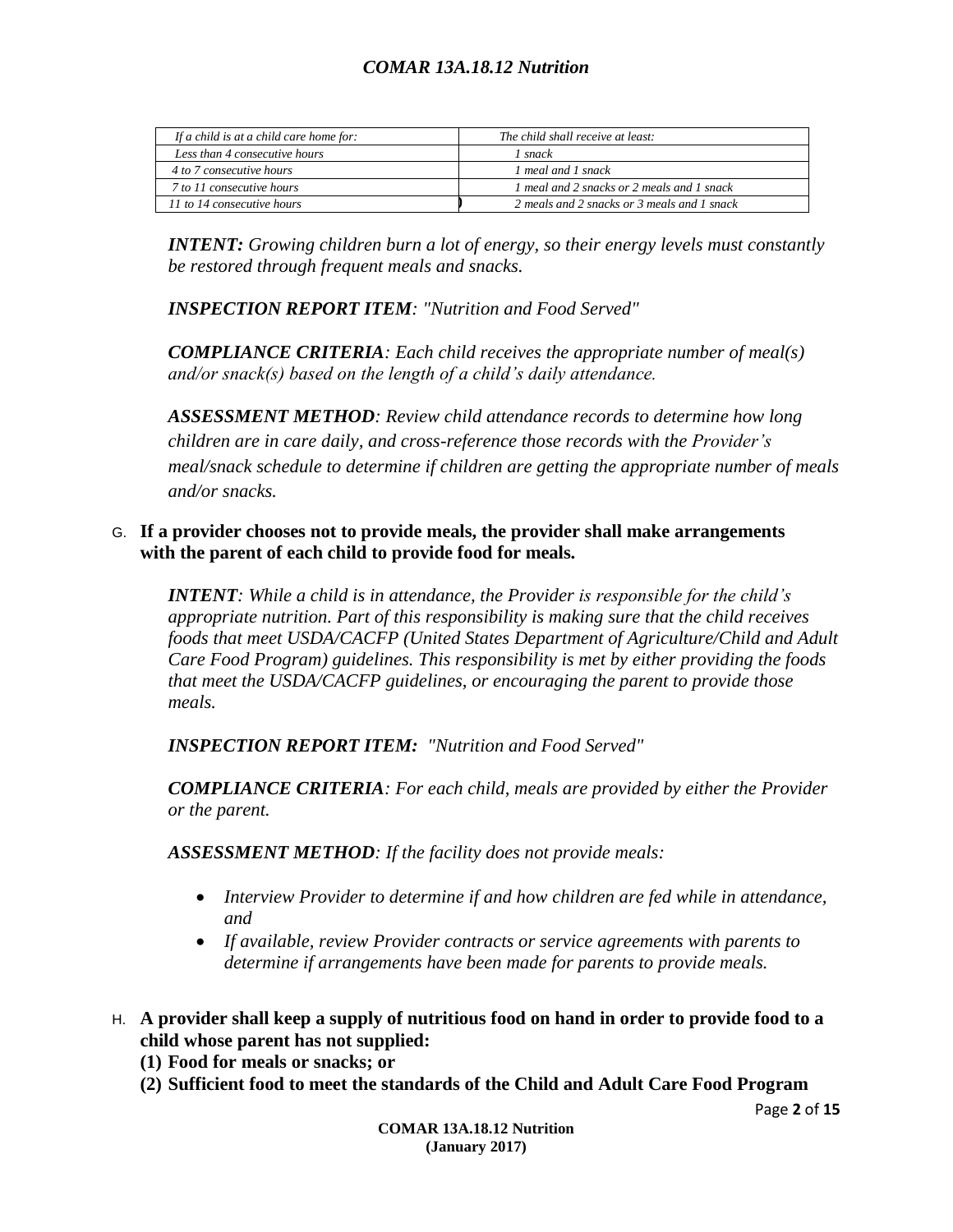**of the U.S. Department of Agriculture.**

- I. **Menus. A provider shall:**
	- **(1) Post in a conspicuous place a weekly planned menu of foods and beverages furnished by the provider for meals and snacks; and**
	- **(2) Keep a dated record of food actually served in the home, and to each child on a modified diet, on file for at least 4 weeks, correcting the planned menu if necessary.**

*INTENT: Proper menu planning is critical to ensuring that children in care get nutritional and appropriate amounts of food and beverages each day. Parents have a right to know what food is being served to their children and when. A menu provides them with this knowledge. For the same reason, and because last-minute changes to planned menus are sometimes necessary, a record of food actually served must be kept for a reasonable period of time.*

*INSPECTION REPORT ITEM: "Food Service"*

#### *COMPLIANCE CRITERIA:*

- *A menu for the current week is posted where it is readily visible to parents.*
- *A dated record of food actually is served is maintained on file for at least 4 weeks after the corresponding menu date.*

*ASSESSMENT METHOD: Observe to determine if a current menu is posted and if dated records of food served are on file for the required time.*

#### **.02 Modified Diet.**

**If a provider agrees to accept a child who requires a modified diet for:**

- A. **Medical reasons, the provider shall obtain from the child's parent a written prescription for the diet signed and dated by the child's registered health practitioner within the previous 6 months; or**
- B. **Cultural or religious reasons, the provider shall obtain written, dated instructions for the diet signed by the child's parent.**

*INTENT: A modified diet, whether it is for medical, cultural, or religious reasons, requires a child to eat certain items and/or to avoid eating certain items. By accepting the child for care, the operator agrees to observe these requirements. The child's parent is responsible for communicating those specific requirements in writing.*

*INSPECTION REPORT ITEM: "Modified Diet"*

*COMPLIANCE CRITERIA:*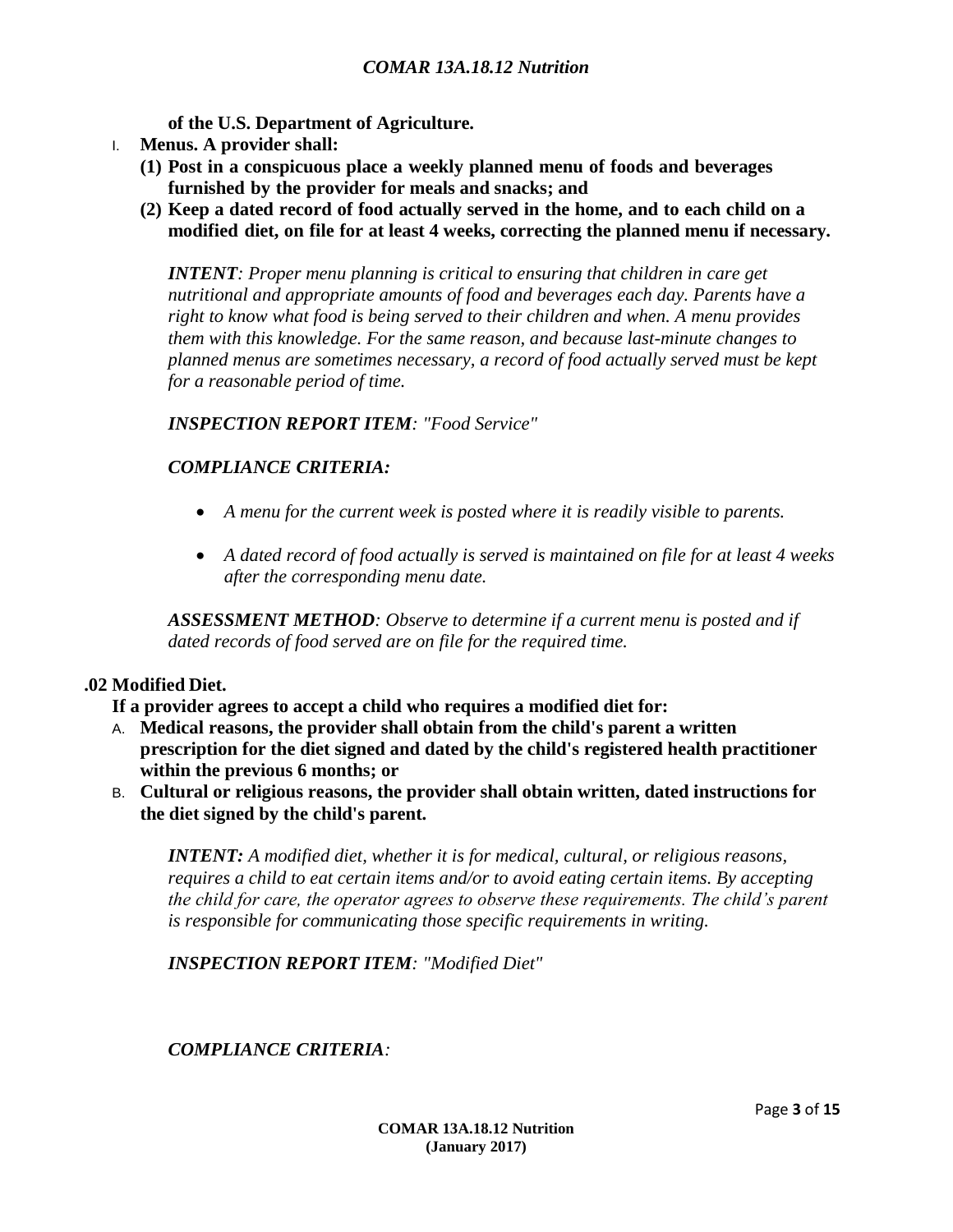- *For each child who is on a modified diet for medical reasons, there is in the child's facility record a signed and dated prescription for the diet that is no more than 6 months old.*
- *For each child who is on a modified diet for non-medical reasons, there are in the child's facility record signed and dated diet instructions from the child's parent.*

*ASSESSMENT METHOD: Determine if there are any children in care who require modified diets. If there are, determine whether these diets are for medical or non-medical reasons. Then review the children's facility records to determine if the necessary prescriptions or parent instructions, as applicable, are present.*

#### .03 **Food Sources.**

A. **A provider shall furnish food at the child care home only if it is wholesome and free from spoilage, filth, or other contamination and obtained from sources that comply with all laws relating to food, food processing, food handling, and food labeling.**

*INTENT: All food furnished by the child care home must be fit for consumption and must be procured only from legitimate commercial food vendors.*

#### *INSPECTION REPORT ITEM: "Food Sources"*

#### *COMPLIANCE CRITERIA: All food present at the facility:*

- *Is fit for consumption, and*
- *Has come from legitimate commercial sources.*

*ASSESSMENT METHOD: Observe food items to assess their fitness for consumption and determine their sources. As necessary, interview facility staff for additional information about where food used for meals and snacks comes from.*

B. **A provider may not provide to the children home-canned goods or any other hermetically sealed food prepared in a place other than a registered food processing establishment.**

#### C. **A provider:**

- **(1) Shall provide only fluid milk and fluid milk products that are:**
	- (a) **Pasteurized Grade A;**
	- (b) **Except as provided by §C(3) of this regulation, served from the original container; and**
	- (c) **Not more than 4 days older than the expiration date marked on the original container;**
- **(2) Except as provided at Regulation .06D of this chapter, may use dry milk, dry milk products, or reconstituted dry milk only for cooking purposes; and**
- **(3) For meals and snacks, may serve milk family-style from a pitcher or similar container into which the milk has been poured from the original container.**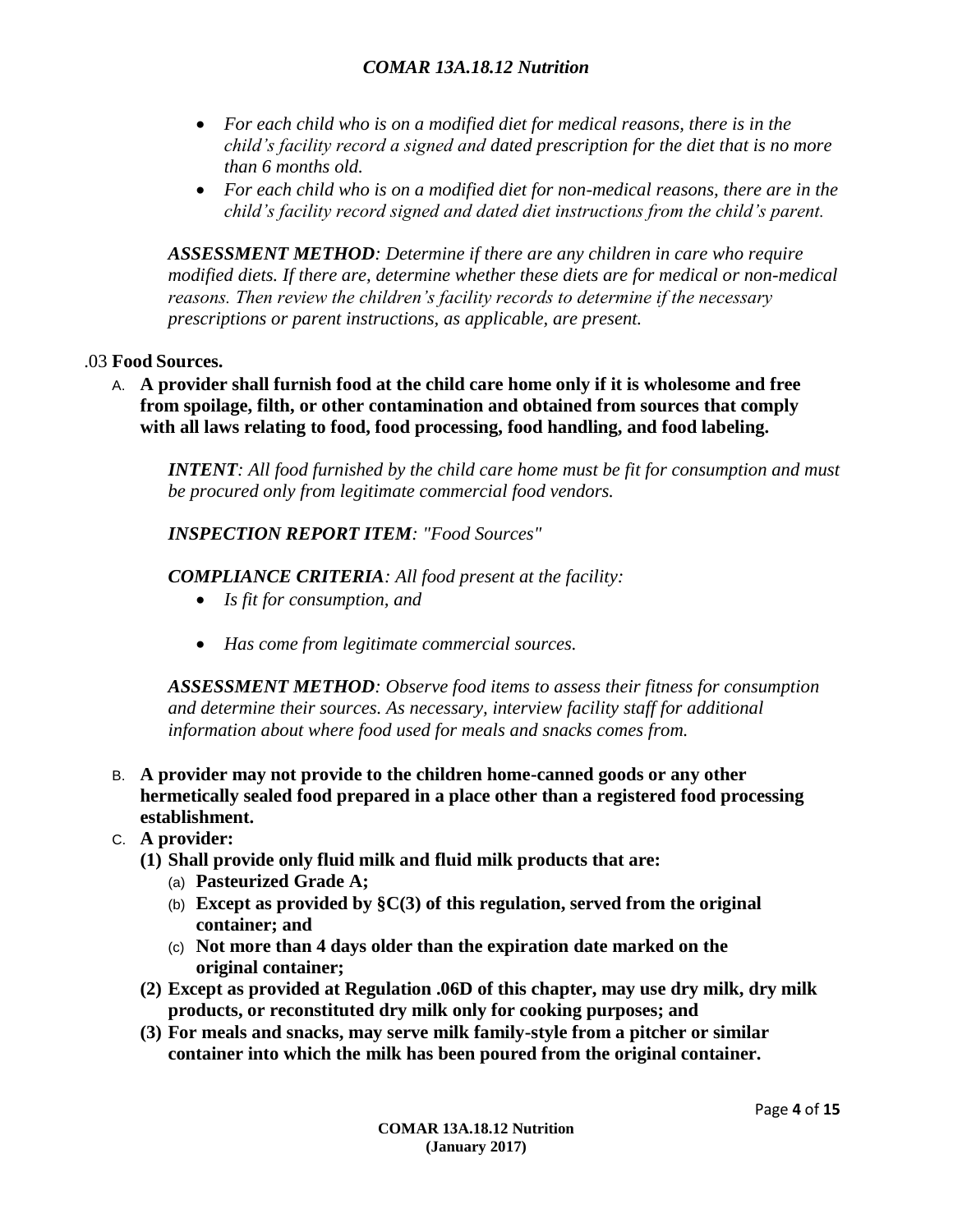#### **.04 Food Storage and Preparation.**

#### **A provider shall:**

- **(1) Protect all food from contamination while it is being stored, transported, or displayed; and**
- **(2) Prepare and serve food, including infant formula, in a safe, sanitary, and healthful manner.**

*INTENT: Potential contamination of food must be prevented through safe and sanitary storage, handling, preparation, and service. If contaminated food is consumed, serious illness or death may result.*

#### *INSPECTION REPORT ITEM: "Food Safety"*

#### *COMPLIANCE CRITERIA:*

- *Food items that are stored until use are protected during storage from contamination and infestation.*
- *Food is handled, prepared, and served in a sanitary manner.*
- *Food storage areas are:*
	- *Large enough to accommodate all stored items without damaging them,*
	- *Clean and dry,*
	- *Cool and well-ventilated enough to retard spoilage of stored items,*
	- *Sufficiently well-organized and well-lit to permit easy identification and retrieval of stored items, and*
	- *Equipped to keep all stored items at least 6 inches from the floor.*

#### *ASSESSMENT METHOD:*

- *Observe all food storage areas to determine their appropriateness and cleanliness.*
- *Observe stored food items to determine their condition and accessibility.*
- *Observe food preparation and service to determine if safe and sanitary procedures are used. If observation is not possible, interview facility staffs to determine what procedures are used for handling and serving food.*
- A. **There shall be sufficient storage areas for all food brought from the child's home and all food held in reserve for service by the provider.**
- B. **Food shall be stored:**
	- **(1) In an area that is dry, cool, well-ventilated, well-lighted, and equipped with easily cleanable shelving; and**
	- **(2) If stored on open shelves, at least 6 inches off the floor.**
- C. **Food may be stored:**
	- **(1) Separately from family food; or**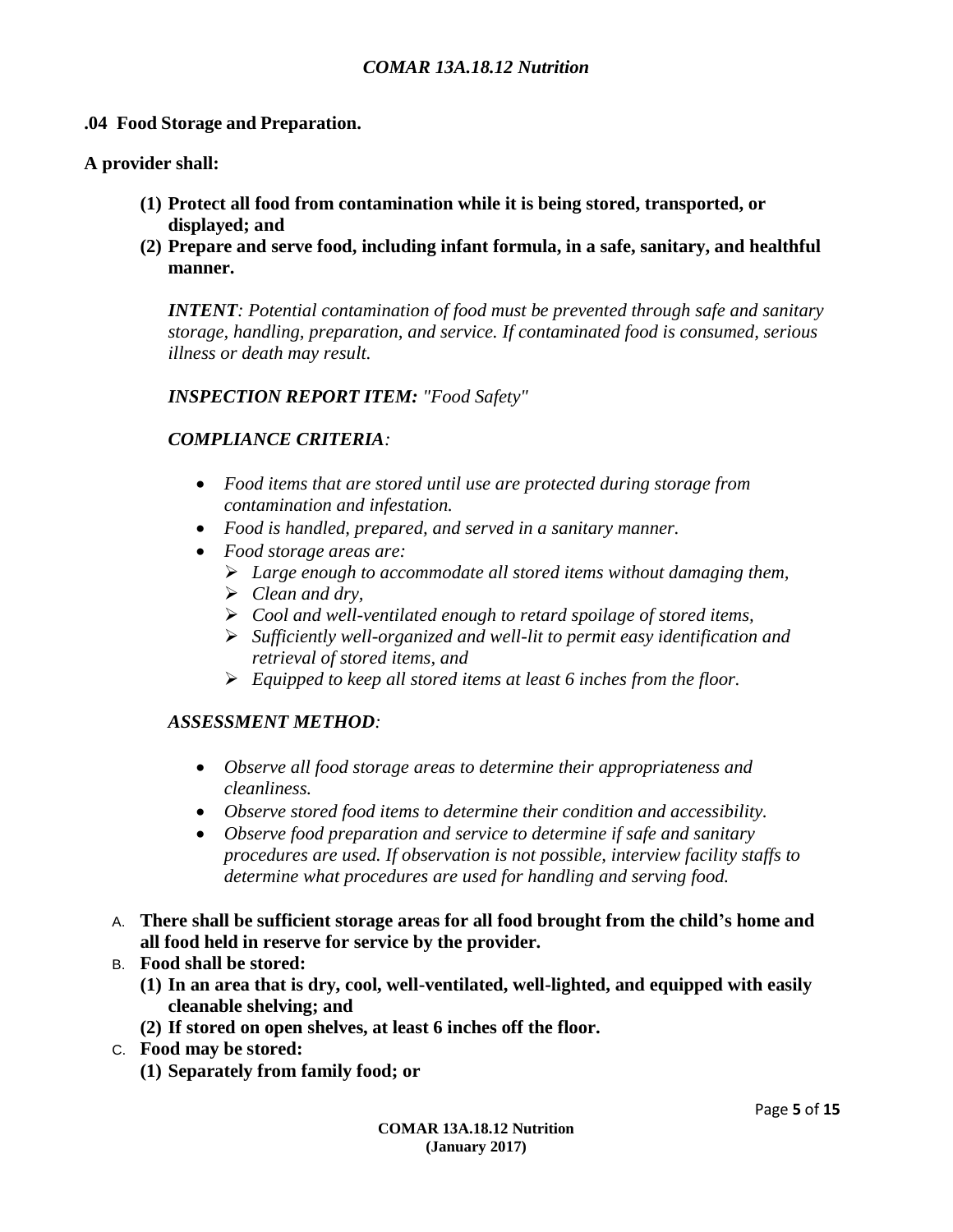**(2) With family food if the provider chooses to have the entire family food storage area inspected.**

*INTENT: In a facility that is located in a residence, OCC may not inspect the area used for family food storage unless food used for program purposes is also stored there.*

- D. **If food is transferred for storage from its original container, the provider shall provide a secondary storage container that is:**
	- **(1) Easily cleanable or disposable;**
	- **(2) Nontoxic;**
	- **(3) Nonabsorbent;**
	- **(4) Tightly closed; and**
	- **(5) Clearly labeled as to its contents.**

*INTENT: Because of the risk of accidental contamination and the mixing up of food items, re-packaging of food is permitted only if the new food receptacles keep their contents safe and wholesome, and are clearly marked.*

*INSPECTION REPORT ITEM: "Food Storage and Preparation"*

*COMPLIANCE CRITERIA: All secondary food containers in use are safe, hygienic, tightly closable, and properly labeled as to contents.*

*ASSESSMENT METHOD: Observe secondary food containers in use to determine their appropriateness, condition, and marking.*

*Note: Plastic food storage bags may not be re-used and should be discarded after they are empty.*

- E. **The provider:**
	- **(1) May not store food below overhead waste lines;**
	- **(2) Shall maintain cooked, potentially hazardous hot food at or above a temperature of 140°F;**
	- **(3) Shall refrigerate potentially hazardous food at or below a temperature of 40°F;**
	- **(4) Shall keep frozen food at or below 0°F; and**
	- **(5) Shall restrict the movement of pets and other animals so that food and food contact surfaces are not contaminated.**

*INTENT: An overhead waste line may leak, contaminating any food stored below it. "Potentially hazardous food", which is defined in Chapter .01, §.02B(44)(a), is food that is susceptible to rapid bacterial growth. If it is not kept for serving at a sufficiently high temperature or refrigerated or frozen at a sufficiently low temperature, it presents a significant risk of food-borne illness.*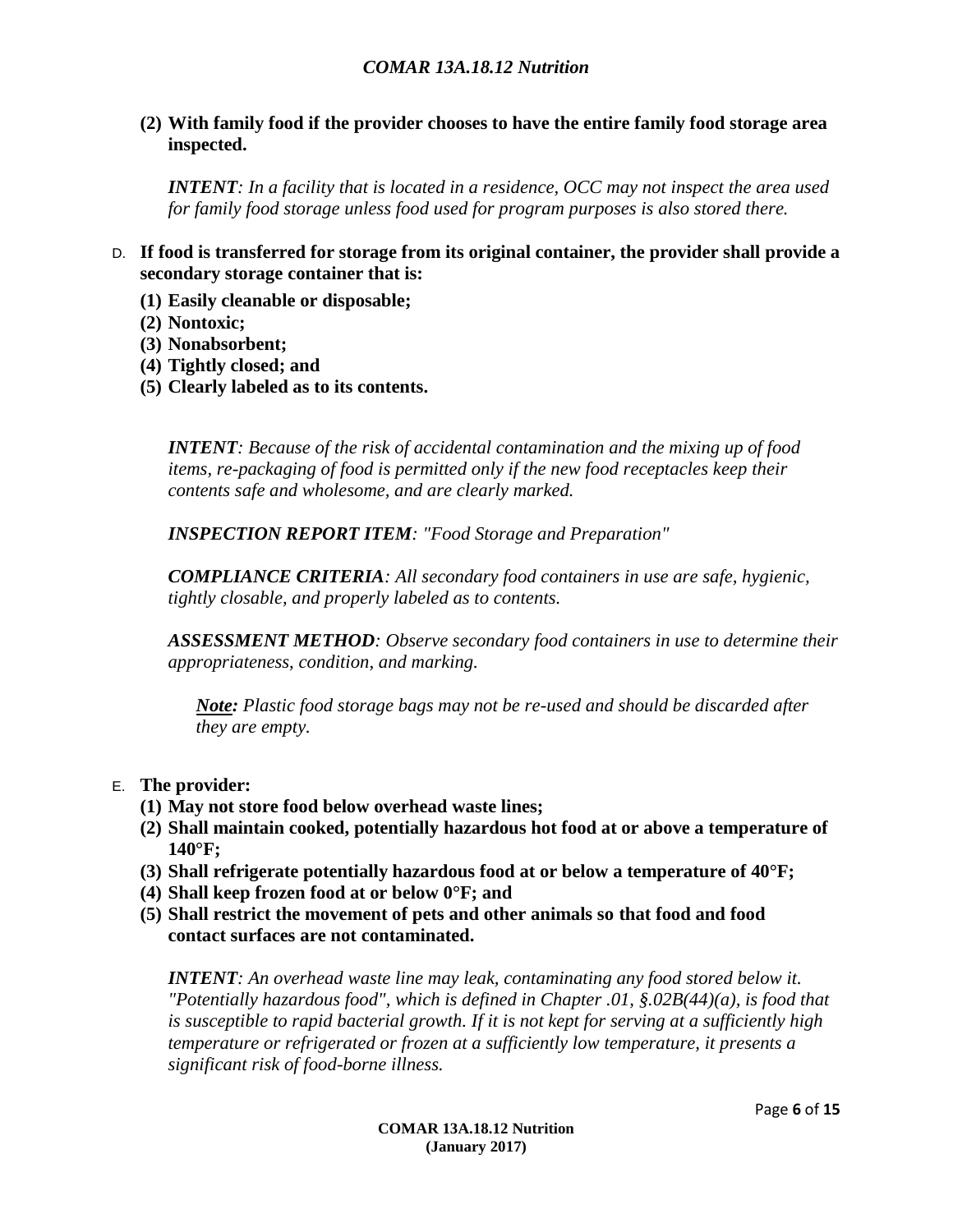#### *INSPECTION REPORT ITEM: "Food Storage and Preparation"*

#### *COMPLIANCE CRITERIA:*

- *All food is stored away from waste lines.*
- *All potentially hazardous food is served or stored at the proper temperature.*

#### *ASSESSMENT METHOD:*

- *Observe where food is stored in relation to waste lines.*
- *Observe to determine if food is kept hot for serving and refrigerated or frozen, as appropriate, at sufficiently cold temperatures.*
- *If observation of food service is not possible, interview facility staff to determine how cooked food is kept ready for service.*

#### *Notes:*

- *The temperature storage requirements apply to food brought from home by children as well as to food provided or prepared on-site at the center.*
- *§F(2)(3) and (4) of this regulation address the storage of food at proper temperatures. The ability of a refrigerator or freezer to achieve and maintain the proper temperature is addressed under §.05 C and D of this Chapter.*
- F. **Single service items such as paper and plastic cups, containers, lids, plates, knives, forks, spoons, and placemats shall be:**
	- (1) **Used only once; and**
	- (2) **Stored, handled, and dispensed to protect them from contamination.**

*INTENT: Single service items are not meant to be re-used, so they are not made of materials that allow them to be properly cleaned and sanitized after use.* 

*INSPECTION REPORT ITEM: "Food Storage and Preparation"*

*COMPLIANCE CRITERIA: All single service items are:*

- *Protected from contamination until use, and*
- *Discarded after use.*

*ASSESSMENT METHOD: Observe to determine how single service items are maintained until use and if they are discarded after use. If observation is not possible, interview facility staff to determine how these items are maintained and used.*

G. **During an activity in which the children prepare food, the activity shall be planned and carried out in a manner consistent with the safety and health practices required in this subtitle.**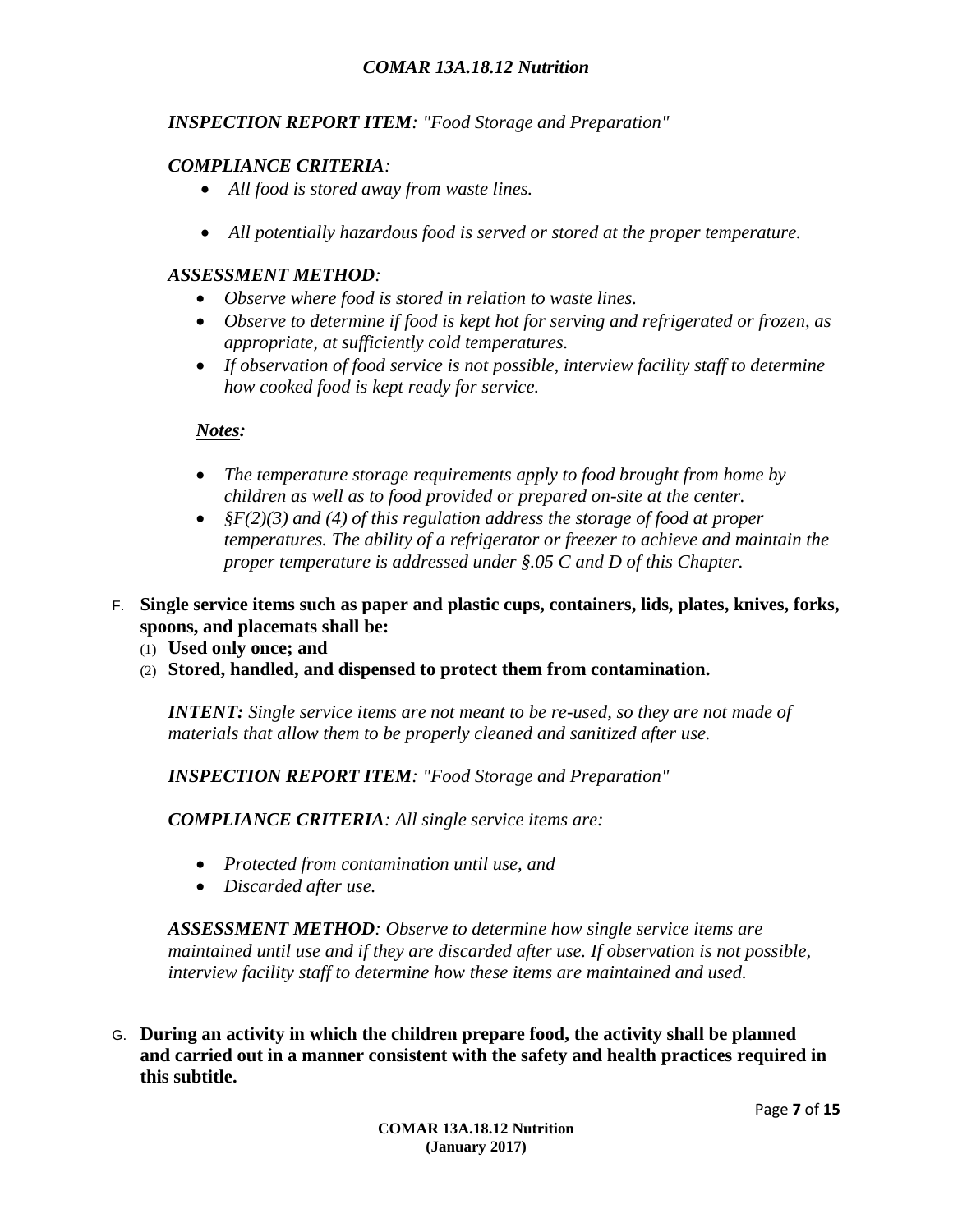*INTENT: Food preparation activities can be fun-filled learning opportunities for children, but they also carry increased risk for cuts, burns, and other injuries and for food-borne illness. At all times during these activities, children must be closely supervised and sanitary practices must be maintained.*

*INSPECTION REPORT ITEM: "Food Storage and Preparation"*

#### *COMPLIANCE CRITERIA: At all times:*

- *Each child is closely supervised,*
- *Safe and sanitary food handling practices are followed, and*
- *Proper handwashing procedures are followed.*

#### *ASSESSMENT METHOD:*

- *Observe to determine if:*
	- *Proper child supervision is occurring; and*
	- *Appropriate food handling practices and handwashing procedures are being followed by both staff and children.*
- *If observation is not possible, interview facility staff to determine if and how safety and health practices are being followed.*

#### H. **The provider shall discard:**

- (1) **All spoiled fruits, vegetables, or other food;**
- (2) **Refrozen food;**
- (3) **Potentially hazardous frozen food that has been thawed and not immediately cooked and served;**
- (4) **Swelled, rusty, or leaky canned foods;**
- (5) **Foods exposed to fire, smoke, or water damage;**
- (6) **After a child finishes eating, any remaining food that has come into contact with:** (a) **The child's mouth; or**
	- (b) **An eating utensil that has been used by the child; and**
- (7) **After being left out for consumption by children during a meal or snack, any milk remaining in an opened original container, a pitcher or similar container, or a drinking vessel.**

*INTENT: Food that may be spoiled or contaminated poses a potential health risk and must be discarded right away to prevent it from being eaten or possibly contaminating other food. Leftover food that has been in contact with a child's mouth or with a utensil used by the child has been contaminated by microorganisms in the child's saliva and must be discarded.*

*INSPECTION REPORT ITEM: "Food Storage and Preparation"*

#### *COMPLIANCE CRITERIA:*

*Spoiled or contaminated food is not present.*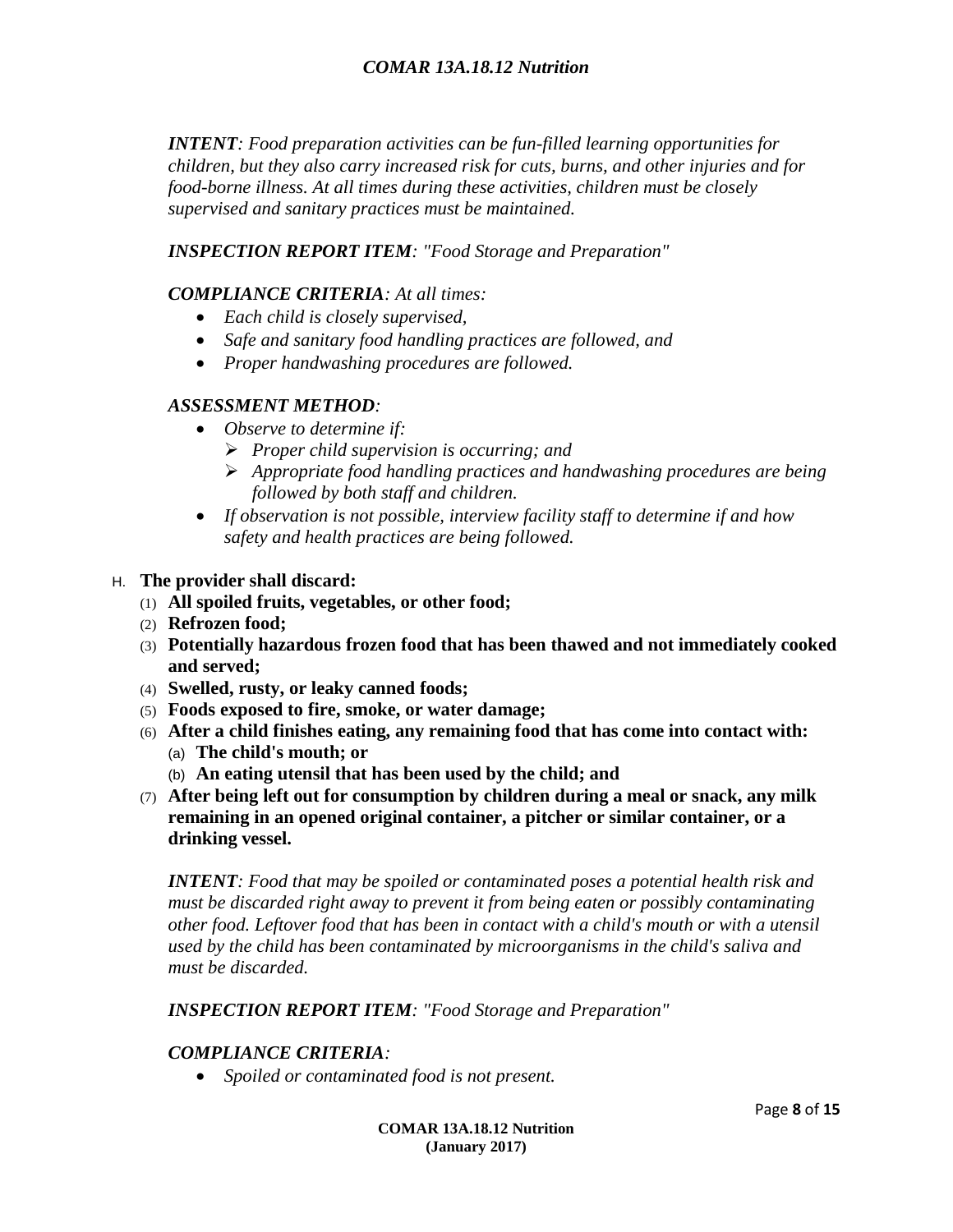*Any mouthed or partially consumed food item or beverage is discarded.*

#### *ASSESSMENT METHOD:*

- *Observe food items to determine if any are spoiled or contaminated.*
- *Observe to determine which leftover food items, if any, are retained and which are discarded.*
- *If observation is not possible, interview facility staffs to determine which leftovers are kept and which ones are thrown away.*

#### I. **The provider shall send home or discard at the end of each day all opened containers of food brought from home for a child.**

*INTENT: Opened food brought from home may not have been prepared or contained in a sanitary manner and may harbor microorganisms that will contaminate other foods with which it is stored. In addition, if kept at the facility it may inadvertently be served the next day to a different child.* 

*INSPECTION REPORT ITEM: "Food Storage and Preparation"*

*COMPLIANCE CRITERIA: Food from home that has been opened or partly consumed either is discarded or goes back home with the child at the end of the day.*

#### *ASSESSMENT METHOD:*

- *Observe facility food storage units (pantry, refrigerator, freezer, etc.) to determine if home-brought food containers are present.*
- *Interview facility staff to determine what happens to these items, and when.*

#### **.05 Food Preparation Area and Equipment.**

- A. **Appliances and equipment in the food preparation area shall be:**
	- **(1) Cleaned and sanitized;**
	- **(2) In good repair;**
	- **(3) Capable of normal operation; and**
	- **(4) Not conducive to the harboring of insects and rodents.**

*INTENT: All food preparation appliances and equipment must be operable, safe, and sanitary.*

*INSPECTION REPORT ITEM: "Food Preparation Area and Equipment"*

*COMPLIANCE CRITERIA: All appliances and equipment are clean, sanitary, and operate safely and properly.*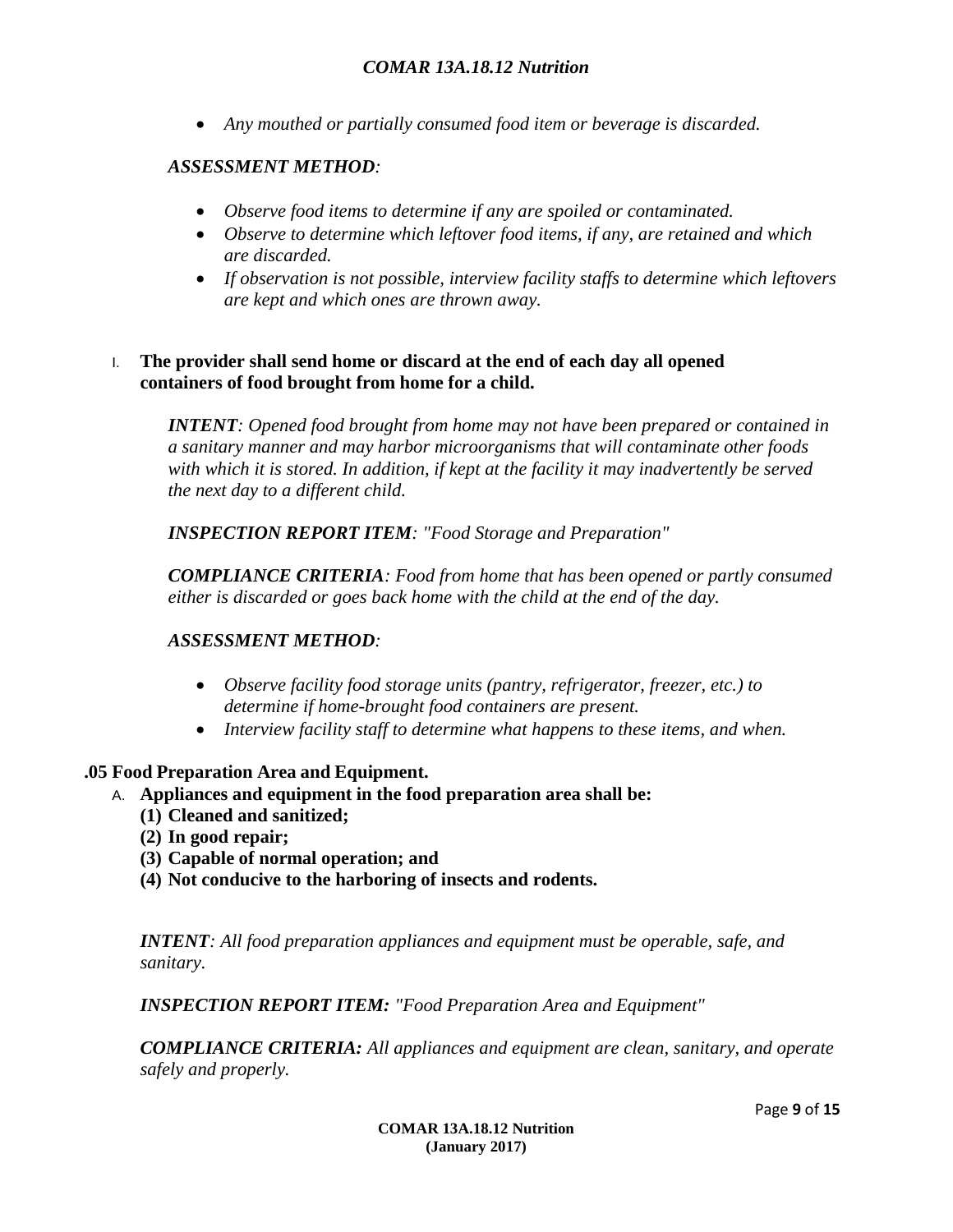*ASSESSMENT METHOD: Observe and, as necessary, test food preparation appliances and equipment to assess their cleanliness, safety, and operability.*

#### B. **Food contact surfaces shall be nontoxic, smooth, in good repair, and free of breaks, open seams, cracks, pits, and similar imperfections.**

*INTENT: To prevent food contamination, food preparation surfaces must be safe and in good condition.*

*INSPECTION REPORT ITEM: "Food Preparation Area and Equipment"*

*COMPLIANCE CRITERIA: All food contact surfaces are safe and suitable for use in food preparation.*

*ASSESSMENT METHOD: Observe food contact surfaces to assess their condition and suitability for safe food preparation.*

- C. **Refrigeration shall be:**
	- **(1) Of sufficient capacity to store all food and beverages that require refrigeration;**
	- **(2) Operated at or below 40°F; and**
	- **(3) Equipped with an indicating thermometer graduated at 2°F intervals.**

*INTENT: Refrigeration equipment must be large enough to meet the facility's food refrigeration needs and able to maintain a proper temperature.*

*INSPECTION REPORT ITEM: "Food Preparation Area and Equipment"*

#### *COMPLIANCE CRITERIA:*

- *Refrigeration equipment safely accommodates all items requiring refrigeration.*
- *Refrigeration equipment maintains a temperature of 40º F or less.*
- *Each refrigeration unit has a proper indicating thermometer.*

#### *ASSESSMENT METHOD: Observe the refrigeration equipment to determine if:*

- *There is sufficient safe capacity,*
- *The required temperature is maintained, and*
- *A proper indicating thermometer is present.*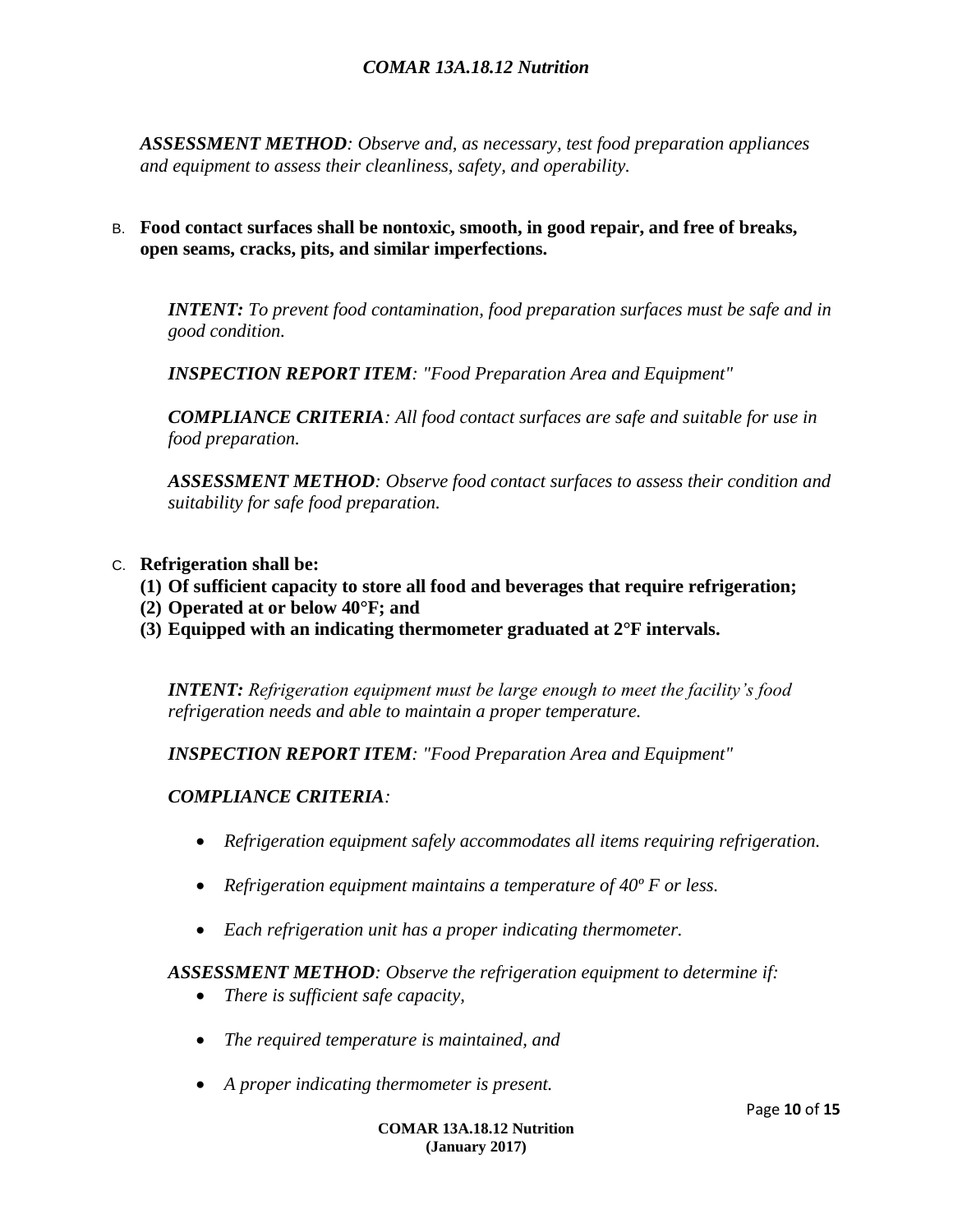D. **All frozen food units shall be operated at 0°F or less, and shall be provided with an indicating thermometer.**

*INTENT: Food freezers maintain proper freeze temperatures.*

*INSPECTION REPORT ITEM: "Food Preparation Area and Equipment"*

#### *COMPLIANCE CRITERIA: Each freezer unit:*

- *Maintains a temperature of 0º F or less, and*
- *Has a proper indicating thermometer.*

*ASSESSMENT METHOD: Observe freezer units to determine if:*

- *The required temperature is maintained, and*
- *A proper indicating thermometer is present.*
- E. **Utensils and equipment used for the preparation and service of food and beverages shall be cleaned, sanitized, air dried, and stored in a manner approved by the office.**

*INTENT: Items used to prepare and serve food and drink must be cleaned and stored in a manner that prevents the growth of disease-producing organisms.*

*INSPECTION REPORT ITEM: "Food Preparation Area and Equipment"*

*COMPLIANCE CRITERIA: Equipment and utensils are cleaned and stored as required.*

*ASSESSMENT METHOD: Observe cleaning and storage procedures to determine if they meet OCC guidelines. If observation is not possible, interview facility staff to determine what procedures are used.*

*Note: Food preparation and service equipment and utensils should be cleaned and sanitized according to OCC's "General Sanitation Guidelines".*

#### **.06 Feeding Infants and Toddlers.**

- A. **The provider shall ensure that the written feeding schedule for each infant and toddler, as required by COMAR 13A.18.03.02C, is:**
	- **(1) Followed; and**
	- **(2) Updated as necessary or at least every 3 months while the child is in care.**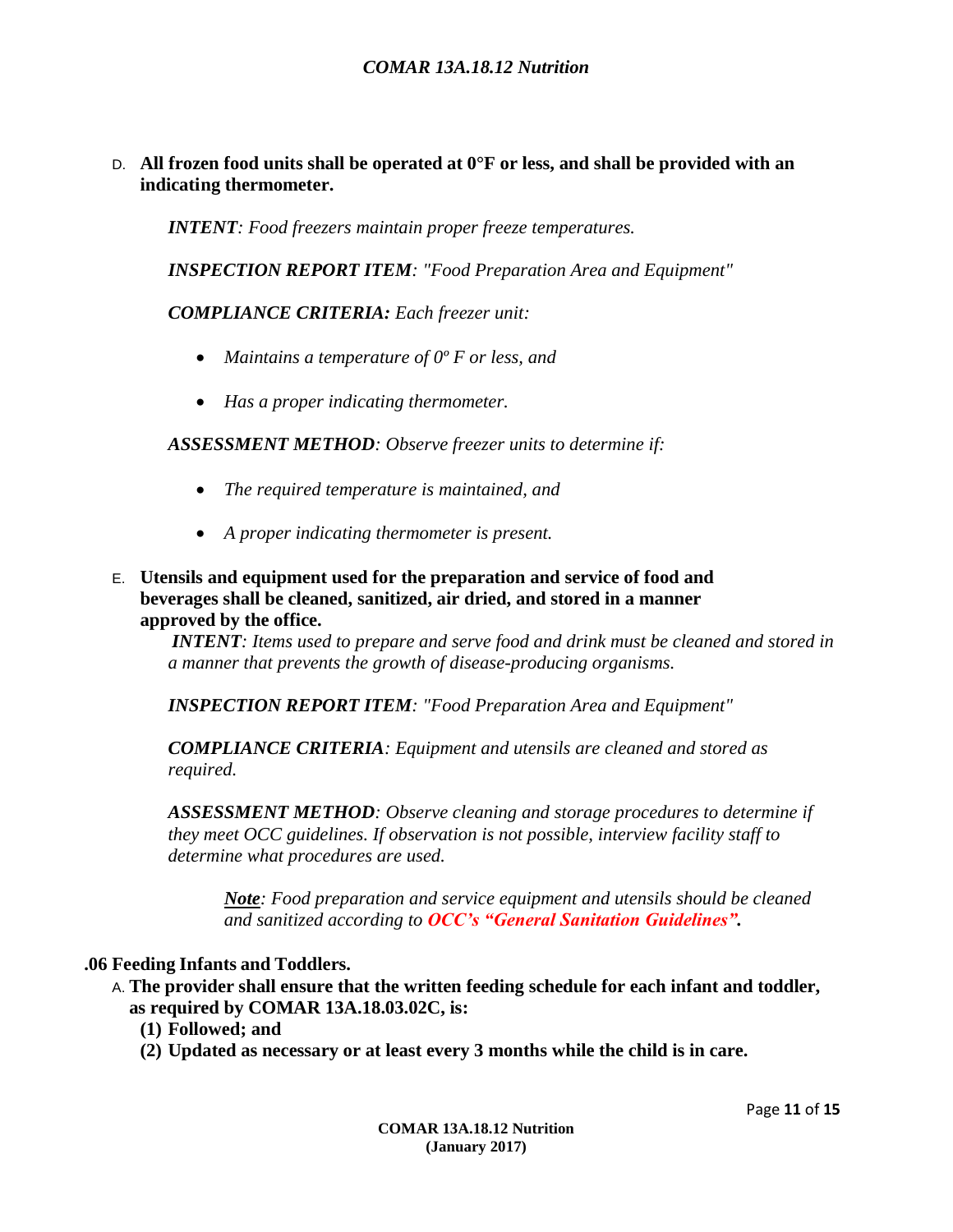*INTENT: At the time of admission of a child under 2-years-old, the operator must establish a written feeding regimen for the child in consultation with the parent. The regimen must include feeding times, types and amounts of food, and food progression and must address any medical recommendations regarding feeding. The established regimen must be followed, and it must be re-evaluated at least every 3 months or more often as necessary.*

*INSPECTION REPORT ITEM: "Feeding Infants and Toddlers"*

*COMPLIANCE CRITERIA: For each child under 2-years-old, a written feeding regimen:*

- *Is established at the child's admission in consultation with the parent;*
- *Addresses all the required elements;*
- *Is implemented during each day that the child is in attendance; and*
- *Is re-evaluated in consultation with the parent at least every 3 months or more often as necessary.*

*ASSESSMENT METHOD: Review the file of each child in care who is under 2-yearsold to determine if a written feeding regimen is present that meets all listed compliance criteria.*

*Note***:** *See Chapter .03, §.04K for guidance on maintaining records of infant and toddler feedings.*

### B. **Self-Feeding by Children Younger than 18 Months Old.**

- **(1) The child shall be held for each bottle feeding except when developmentally able and insistent upon self- feeding.**
- **(2) The child may hold the bottle only:**
	- (a) **When seated; and**
	- (b) **If the bottle is made of unbreakable material.**

*INTENT: Each infant must be held for feeding unless the child wants to self-feed and can do so safely. An infant may self-feed only when seated inside a crib or playpen and only if using an intact, non-breakable bottle.*

*INSPECTION REPORT ITEM: "Feeding Infants and Toddlers"*

### *COMPLIANCE CRITERIA:*

- *Each infant is held for feeding unless the child wants to self-feed and can do so safely.*
- *Each self-feeding infant is seated inside a crib or playpen and uses only an intact, non-breakable bottle.*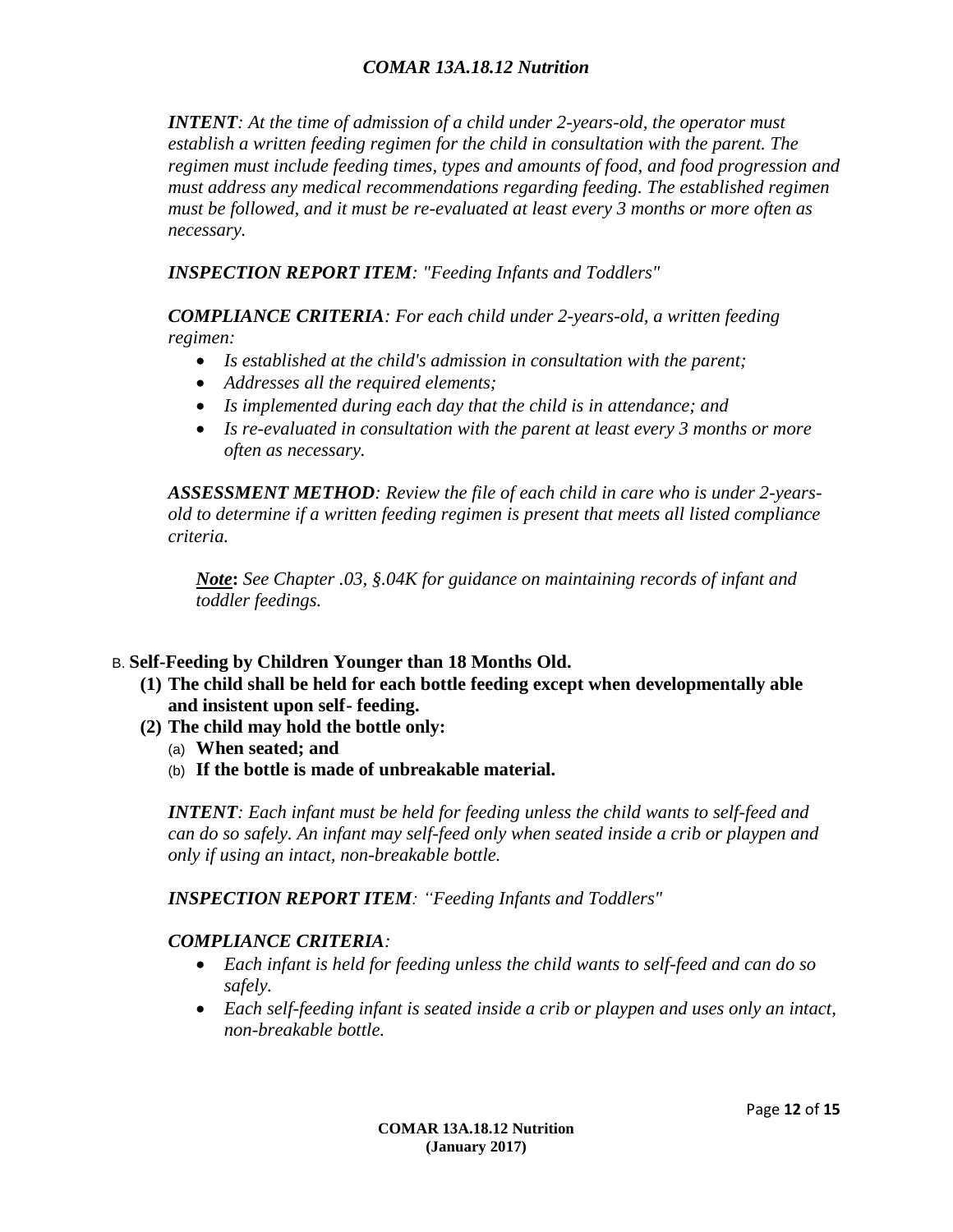#### *ASSESSMENT METHOD:*

- *Observe how, and by whom, each infant is fed.*
- *For each self-feeding infant, observe the infant's location and the type of bottle the infant is using.*

*Note: Microwave ovens may not be used to heat bottled formula because they heat liquids unevenly, which creates a scalding risk for infants.*

- C. **Except as specified by §D of this regulation, a provider may serve a child younger than 18 months old only developmentally appropriate:**
	- **(1) Commercially prebottled formula;**
	- **(2) Breast milk, formula, juice, or water which has been prebottled for the child and provided by the child's parents**
	- **(3) Commercially processed baby food that is opened and used the same day;**
	- **(4) Commercial infant formula, in concentrate, powder, or ready-to-feed form, if the:**
		- (a) **Child's parent has provided prior written authorization for the use of the formula; and**
		- (b) **Formula is prepared directly from a factory-sealed container and in accordance with the manufacturer's instructions; and**
	- **(5) Other foods supplied by the provider or the parent that are consumed the same day.**

*INTENT: A child who is under 2-years-old may only be served developmentally appropriate food and drink. Except for pre-bottled formula and pre-bottled breast milk, juice, or water provided by the child's parent, food must either be consumed by the child on the same day it is served.*

*INSPECTION REPORT ITEM: "Feeding Infants and Toddlers"*

#### *COMPLIANCE CRITERIA:*

- *Each child under 2-years-old receives only developmentally appropriate food and drink.*
- *Except for pre-bottled formula and pre-bottled breast milk, juice, or water from the infant's parent, served food is either consumed on the same day or discarded.*

#### *ASSESSMENT METHOD*

*:*

- *Observe the food and drink served to each child who is under 2-years-old to assess its developmental appropriateness.*
- D. **Only whole, pasteurized milk will be served to a child younger than 2 years old who is not receiving formula or breast milk, except that skim milk, reconstituted nonfat dry milk, or 1—2 percent milk may be served upon the written prior approval of the child's parent and health care provider.**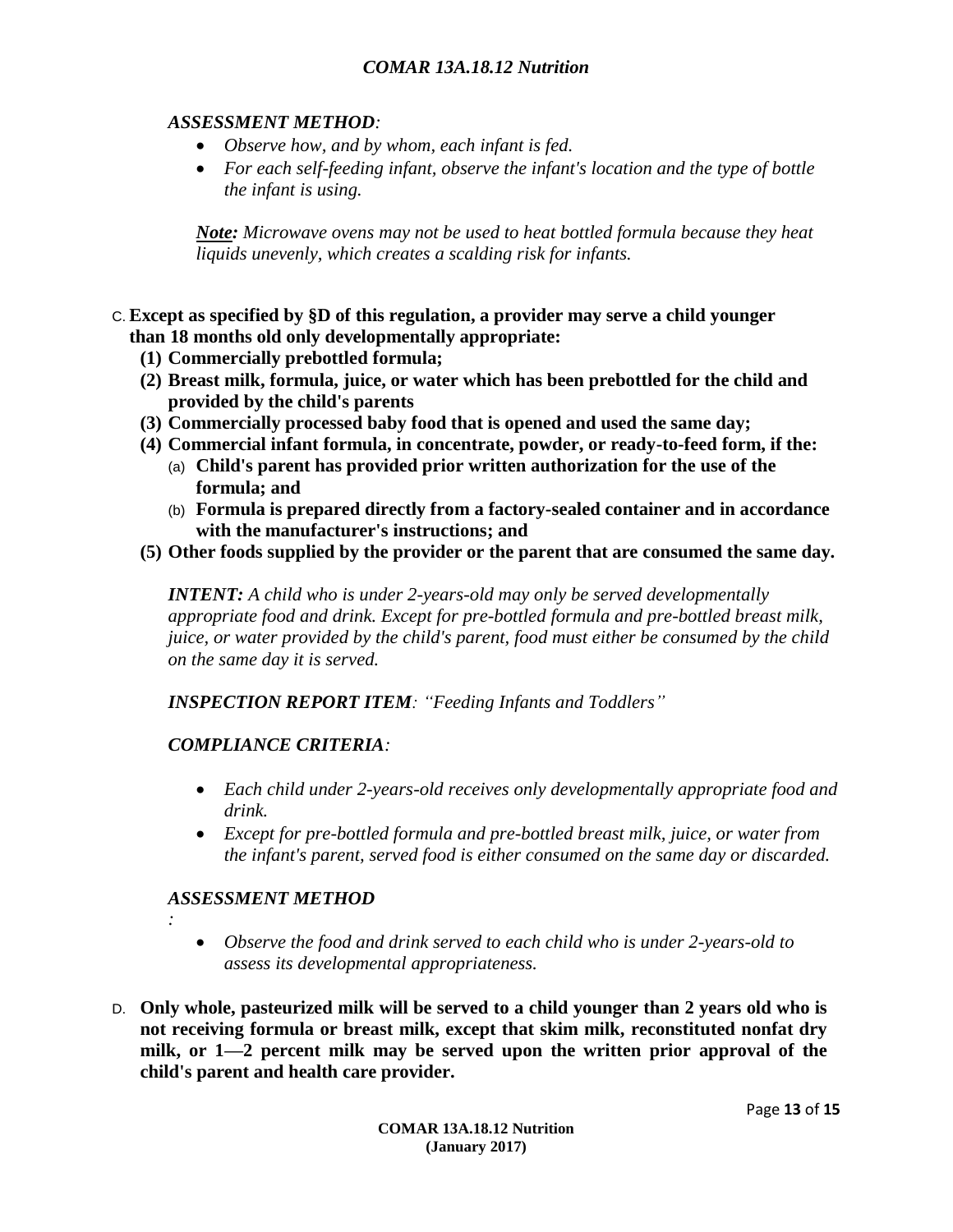- E. **A provider shall ensure that:**
	- **(1) All food and bottles intended for consumption or use by a child younger than 18 months old are labeled with the child's name, dated, and refrigerated at 40°F or below if potentially hazardous;**
	- **(2) All nipples on bottles are protected;**
	- **(3) Breast milk or formula which has been bottled for the child is:**
		- (a) **Placed immediately in a refrigerator when brought to the child care home;**
		- (b) **Warmed to the desired temperature immediately before feeding; and**
		- (c) **Served to the child at a temperature that is safe and conducive to the child's comfortable feeding;**
	- **(4) Foods that present a high risk of choking for children younger than 2 years old are not served to them; and**
	- **(5) Reusable bottles and nipples are:**
		- (a) **Reused only after they have been washed, rinsed, and sanitized; or**
		- (b) **If supplied by the child's parent, rinsed after use and returned daily to the parent.**

*INTENT: Food consumed by infants is typically very rich in protein and therefore potentially hazardous if not prepared or stored properly. The operator must store all infant food promptly at proper temperatures, label and date all food intended for a given infant, ensure that bottle nipples are protected from contamination, and return reusable feeding equipment to each infant's parent every day. Food items that carry a high choking risk may not be served.*

#### *INSPECTION REPORT ITEM: "Feeding Infants and Toddlers"*

#### *COMPLIANCE CRITERIA:*

- *All food items kept for each under-2 child are dated and labeled with the infant's name.*
- *Potentially hazardous food is refrigerated promptly at 40° F or below, and is not warmed to consumption temperature until immediately before feeding.*
- *Bottle nipples are protected from contamination before use;*
- *Reusable nipples and bottles are rinsed and returned daily to the parent;*
- *Food items that carry a high choking risk are not be served.*

#### *ASSESSMENT METHOD:*

- *Observe infant food kept at the facility to determine if items are labeled, stored, and protected from contamination as required.*
- *Evaluate food items for choking risks.*

#### *Notes:*

*Breast milk from one mother may be used only with that mother's own infant.*